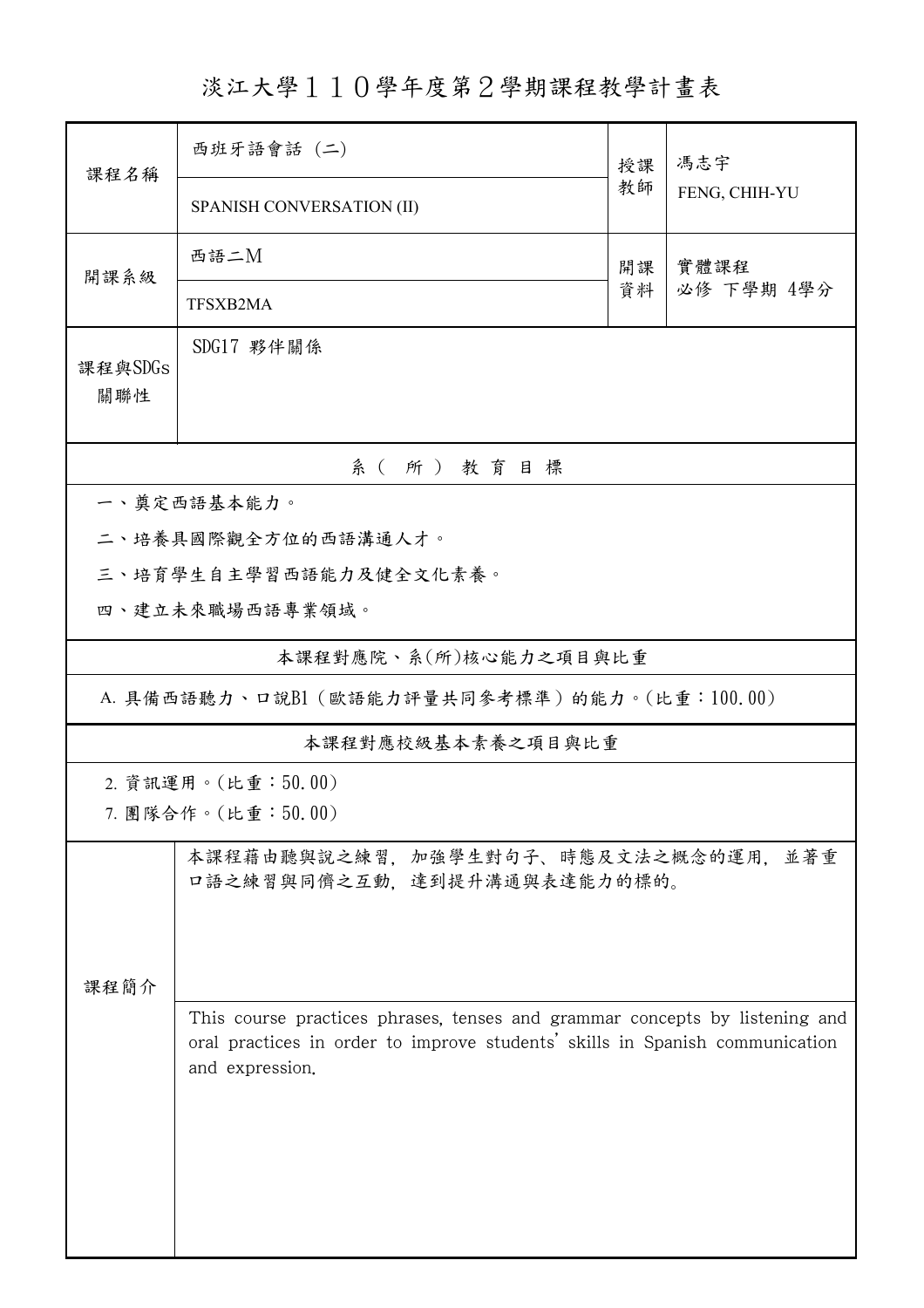## 本課程教學目標與認知、情意、技能目標之對應

將課程教學目標分別對應「認知(Cognitive)」、「情意(Affective)」與「技能(Psychomotor)」 的各目標類型。

一、認知(Cognitive):著重在該科目的事實、概念、程序、後設認知等各類知識之學習。

二、情意(Affective):著重在該科目的興趣、倫理、態度、信念、價值觀等之學習。

三、技能(Psychomotor):著重在該科目的肢體動作或技術操作之學習。

| 序<br>號         | 教學目標(中文)                                                       |                                           |    | 教學目標(英文)                                                                                                                                                                                                                            |                                  |  |  |  |
|----------------|----------------------------------------------------------------|-------------------------------------------|----|-------------------------------------------------------------------------------------------------------------------------------------------------------------------------------------------------------------------------------------|----------------------------------|--|--|--|
| $\mathbf{1}$   | 1. 奠定中級會話專業西語知識。<br>2. 訓練學生聽、說、讀、寫之中級 learning on the<br>語言能力。 |                                           |    | 1. To consolidate the foundation of basic Spanish<br>intermediate level in conversation class.<br>2. To train the competence of language learning<br>such as listening, speaking,<br>reading and writing on the intermediate level. |                                  |  |  |  |
| $\overline{2}$ | 培養同學具備西語基本會話能力。                                                |                                           |    | To develop the basic oral expressions of the<br>students in the course.                                                                                                                                                             |                                  |  |  |  |
|                |                                                                |                                           |    | 教學目標之目標類型、核心能力、基本素養教學方法與評量方式                                                                                                                                                                                                        |                                  |  |  |  |
| 序號             | 目標類型                                                           | 院、系 $(\hbox{\it\ffamily m})$<br>核心能力 基本素養 | 校級 | 教學方法                                                                                                                                                                                                                                | 評量方式                             |  |  |  |
| 1              | 認知                                                             | A                                         | 27 | 講述、討論、發表、實作、模<br>擬                                                                                                                                                                                                                  | 測驗、作業、討論(含<br>課堂、線上)、實<br>作、活動參與 |  |  |  |
| 2              | 認知                                                             | $\mathsf{A}$                              | 27 | 講述、討論、發表、實作、模<br>擬                                                                                                                                                                                                                  | 測驗、作業、討論(含<br>課堂、線上)、實<br>作、活動參與 |  |  |  |
|                | 授課進度表                                                          |                                           |    |                                                                                                                                                                                                                                     |                                  |  |  |  |
| 週次             | 日期起訖                                                           |                                           |    | 內 容 (Subject/Topics)                                                                                                                                                                                                                | 備註                               |  |  |  |
|                | $111/02/21$ ~<br>111/02/25                                     | Repaso y charla informal                  |    |                                                                                                                                                                                                                                     |                                  |  |  |  |
| $\mathfrak{D}$ | $111/02/28$ ~<br>111/03/04                                     | Lección 9                                 |    |                                                                                                                                                                                                                                     |                                  |  |  |  |
|                | $111/03/07\mathord\sim$<br>111/03/11                           | Lección 9                                 |    |                                                                                                                                                                                                                                     |                                  |  |  |  |
| 4              | $111/03/14$ ~<br>111/03/18                                     | Lección 10                                |    |                                                                                                                                                                                                                                     |                                  |  |  |  |
| 5              | $111/03/21$ ~<br>111/03/25                                     | Lección 10                                |    |                                                                                                                                                                                                                                     |                                  |  |  |  |
| 6              | $111/03/28$ ~<br>111/04/01                                     | Lección 10                                |    |                                                                                                                                                                                                                                     |                                  |  |  |  |
| 7              | $111/04/04$ ~<br>111/04/08                                     | Lección 11                                |    |                                                                                                                                                                                                                                     |                                  |  |  |  |
| 8              | $111/04/11$ ~<br>111/04/15                                     | Lección 11                                |    |                                                                                                                                                                                                                                     |                                  |  |  |  |
| $\mathbf Q$    | $111/04/18$ ~<br>111/04/22                                     | Repaso                                    |    |                                                                                                                                                                                                                                     |                                  |  |  |  |
|                |                                                                |                                           |    |                                                                                                                                                                                                                                     |                                  |  |  |  |